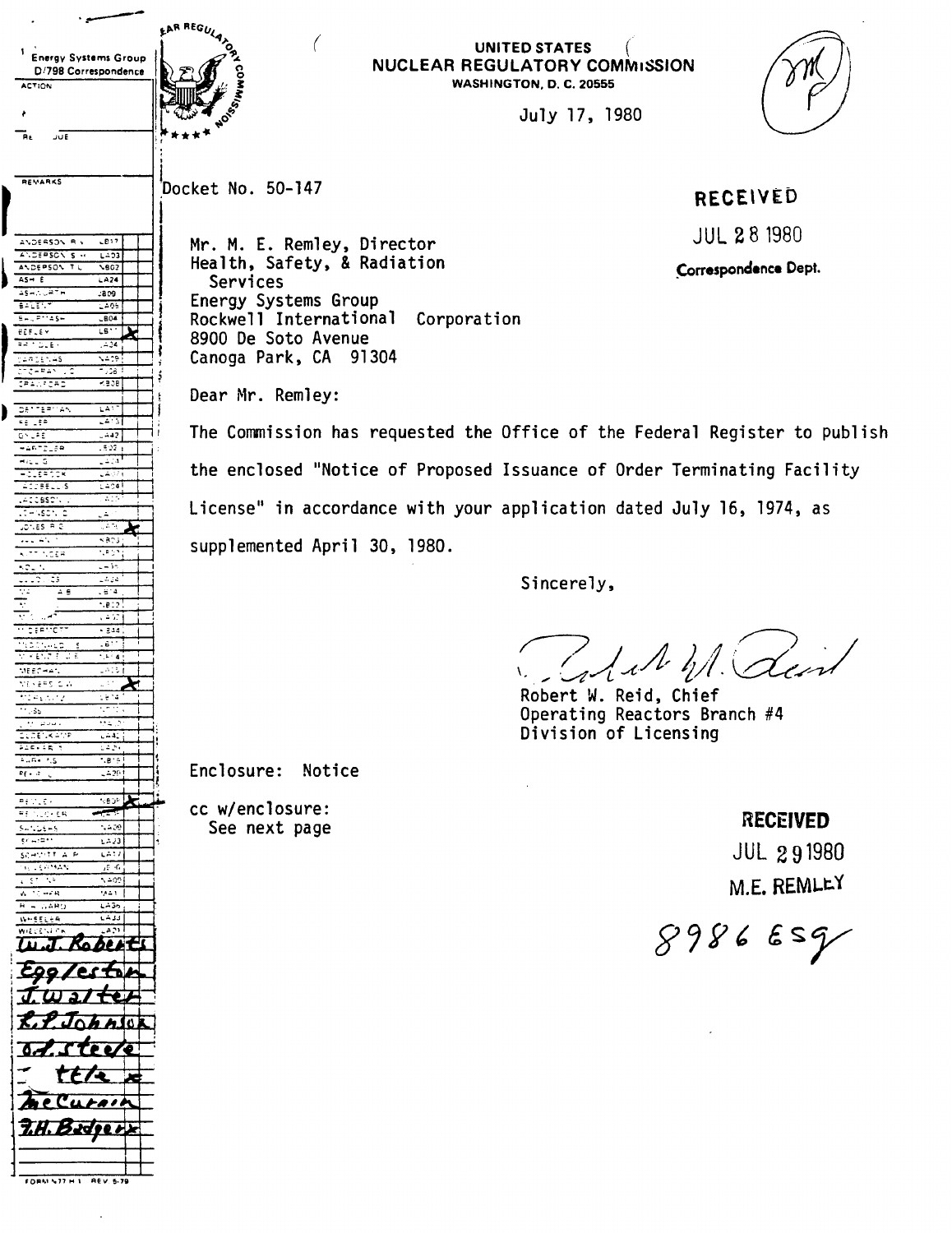Rockwell International Corporation

 $cc$  w/enclosure(s):

Ì

Attorney General 555 Capitol Mall Sacramento, CA 95814

Director Energy Facilities Siting Division Energy Resources Conservation & Development Commission 1111 Howe Avenue Sacramento, CA 95825

cc w/enclosure(s) and incoming dtd. : 07/16/74 & 04/30/80

California Department of Health ATTN: Chief, Environmental Radiation Control Unit Radiologic Health Section 714 P Street, Room 498 Sacramento, CA 95814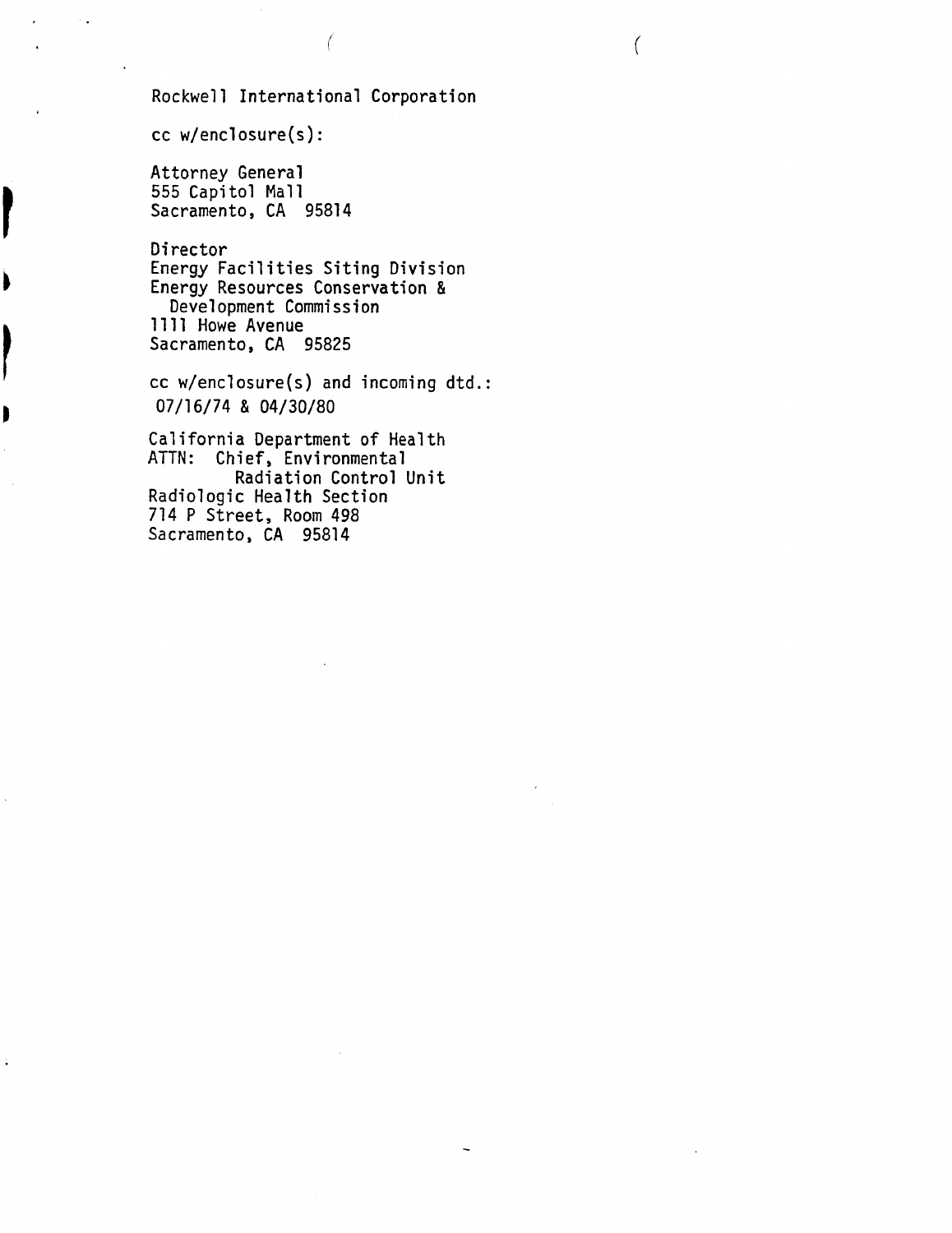## UNITED STATES NUCLEAR REGULATORY COMMISSION DOCKET NO. 50-147 ROCKWELL INTERNATIONAL CORPORATION NOTICE OF PROPOSED ISSUANCE OF ORDER TERYINATING FACILITY LICENSE

The United States Nuclear Regulatory Commission (the Commission) is considering issuance of an Order Terminating Facility License No. CX-17, issued to Rockwell International Corporation (the licensee), for the Fast Critical Experimental Laboratory (FCEL) reactor, in accordance with the licensee's application dated July 16, 1974, as supplemented April 30, 1980.

Prior to issuance of any order, the Commission will have made findings required by the Atomic Energy Act of 1954, as amended (the Act) and the Commission's regulations.

BYAUGUST i21960, the licensee may file a request for a hearing with respect to issuance of the Order Terminating Facility License and any person whose interest may be affected by this proceeding and who wishes to participate as a party in the proceeding must file a written petition for leave to intervene. Requests for a hearing and petitions for leave to intervene shall be filed in accordance with the Commission's "Rules of Practice for Domestic Licensing Proceedings" in 10 CFR Part 2. If a request for a hearing or petition for leave to intervene is filed by the above date, the Commission or an Atomic Safety and Licensing Board, designated by the Commission or by the Chairman of the Atomic Safety and Licensing Board Panel, will rule on the request and/ or petition and the Secretary or the designated Atomic Safety and Licensing Board will issue a notice of hearing or an appropriate order.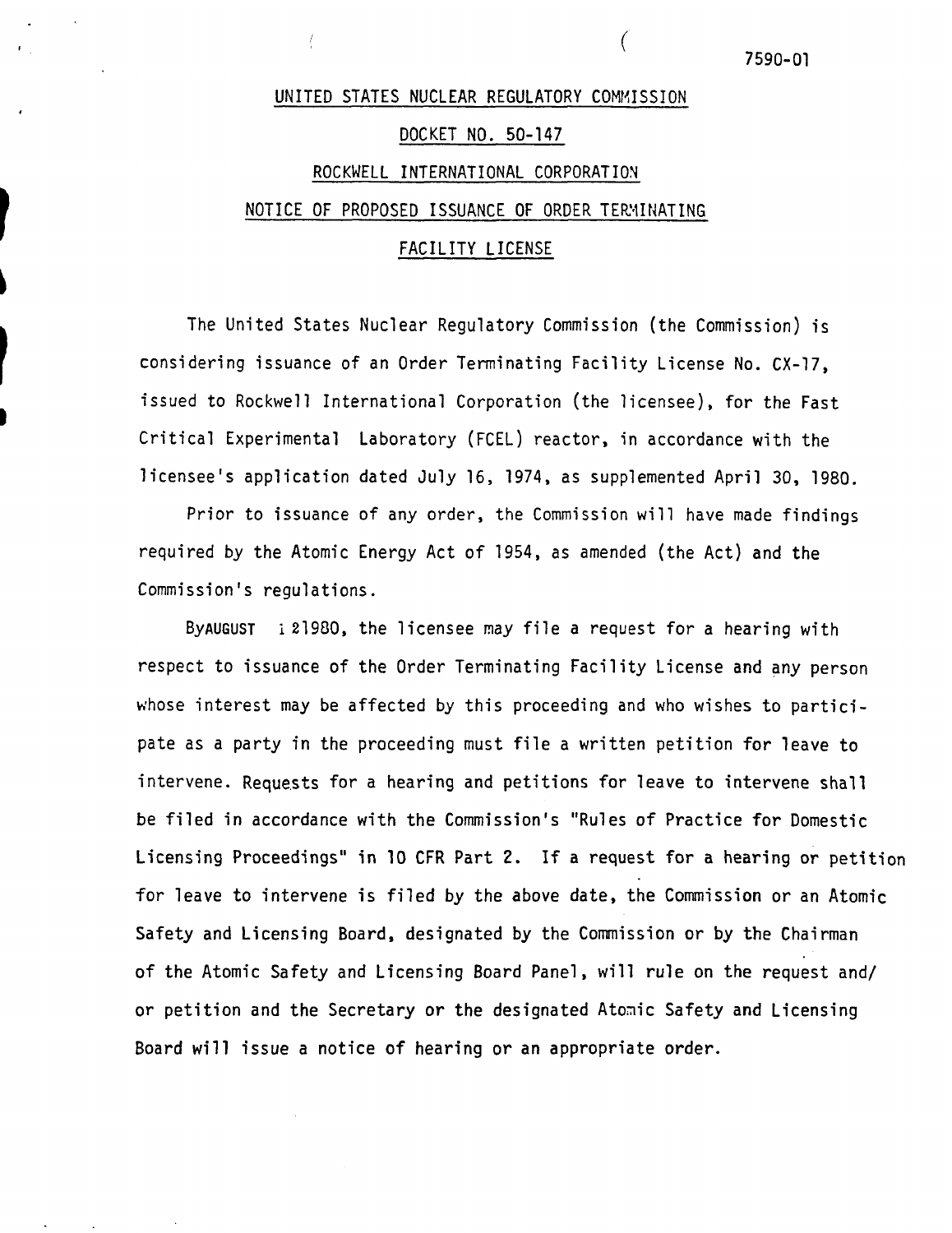7590-01

As required by 10 CFR 52.714, a petition for leave to intervene shall set forth with particularity the interest of the petitioner in the proceeding, and how that interest may be affected by the results of the proceeding. The petition should specifically explain the reasons why intervention should be permitted with particular reference to the following factors: (1) the nature of the petitioner's right under the Act to be made a party to the proceeding; **(2)** the nature and extent of the petitioner's property, financial, or other interest in the proceeding; and **(3)** the possible effect of any order which may be entered in the proceeding on the petitioner's interest. The petition should also identify the specific aspect(s) of the subject matter of the proceeding as to which petitioner wishes to intervene. Any person who has filed a petition for leave to intervene or who has been admitted as a party may amend the petition without requesting leave of the Board up to fifteen (15) days prior to the first prehearing conference scheduled in the proceeding, but such an amended petition must satisfy the specificity requirements described above .

Not later than fifteen (15) days prior to the first prehearing conference scheduled in the proceeding, a petitioner shall file a supplement to the petition to intervene which must include a list of the contentions which are sought to be litigated in the matter, and the bases for each contention set forth with reasonable specificity. Contentions shall be limited to matters within the scope of the order under consideration. **A** petitioner who fails to file such a supplement which satisfies these requirements with respect to at least one contention will not be permitted to participate as a party.

 $-2-$ 

I

b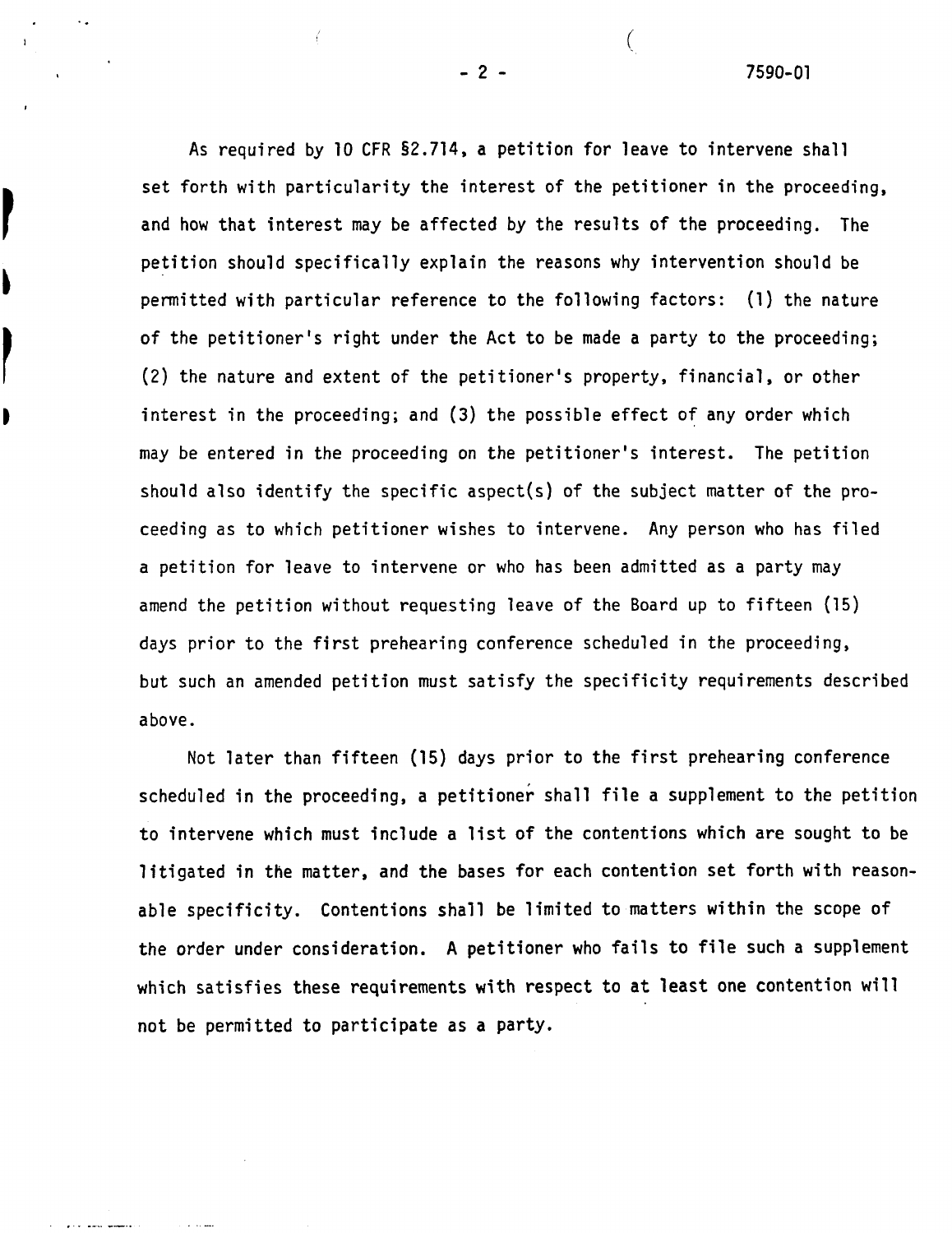7590-01

Those permitted to intervene become parties to the proceeding, subject to any limitations in the order granting leave to intervene, and have the opportunity to participate fully in the conduct of the hearing, including the opportunity to present evidence and cross-examine witnesses.

A request for a hearing or a petition for leave to intervene shall be filed with the Secretary of the Commission, United States Nuclear Regulatory Commission, Washington, D. C. 20555, Attention: Docketing and Service Section, or may be delivered to the Commission's Public Document Room, 1717 H Street, N.W., Washington, D. C. by the above date. A copy of the petition should also be sent to the Executive Legal Director; U.S. Nuclear Regulatory Comnission, Washington, D. C. 20555, and to Mr. M. E. Remley, Director, Health, Safety & Radiation Services, Energy Systems Group, Rockwell International Corporation, 8900 De Soto Avenue, Canoga Park, California 91304.

Nontimely filings of petitions for leave to intervene, amended petitions, supplemental petitions and/or requests for hearing will not be entertained absent a determination by the Commission, the presiding officer or the Atomic Safety and Licensing Board designated to rule on the petition and/or request, that the petitioner has made a substantial showing of good cause for the granting of a late petition and/or request. That determination will be based upon a balancing of the factors specified in 10 CFR  $$2.714(a)(i)-(v)$  and  $$2.714(d)$ .

For further details with respect to this action, see the application dated July 16, 1974, as supplemented April 30, 1980, which is available for public inspection at the Conmission's Public Document Room, 1717 H Street, N.W., Washington, D. C.

Dated at Bethesda, Maryland, this 17th day of July 1980.

this 17th day of July 1980.<br>FOR THE NUCLEAR REGULATORY COMMISSION<br>Robert W. Reid, Chief

Division of Licensing Robert W. Reid. Chief Operating Reactors Branch #4

 $-3-$ 

b